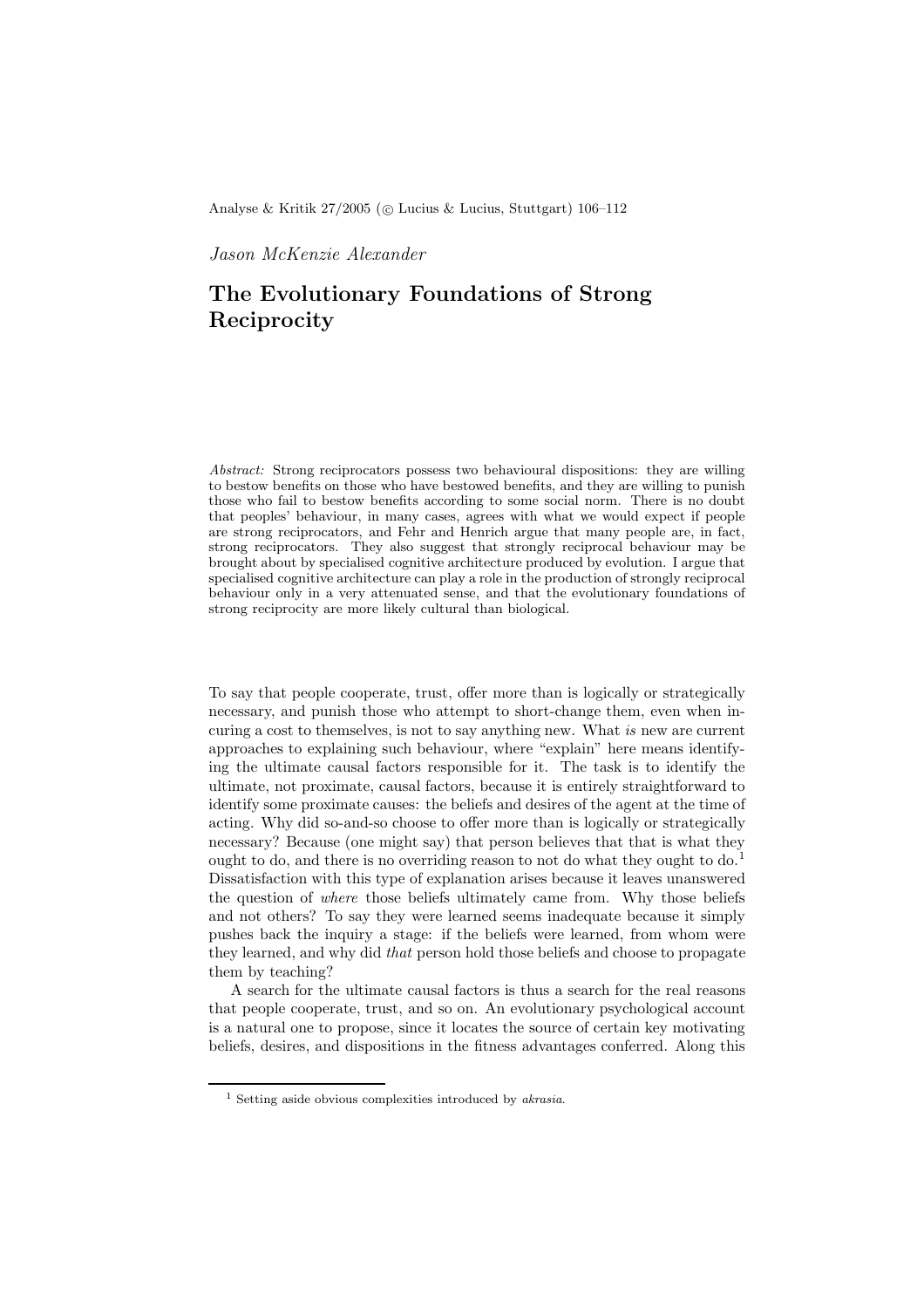line, Fehr and Henrich (2003) consider the evolutionary foundations of strong reciprocity.

To say that an individual is a strong reciprocator is to say that person possesses two behavioral dispositions. First, that person is willing "to sacrifice resources to bestow benefits on those who have bestowed benefits" and, second, that person is willing to "sacrifice resources to punish those who are not bestowing benefits in accordance with some social norm" (Fehr/Henrich 2003, 57). It is a brute fact that individual behaviour in economic experiments and other contexts is, in many cases, equivalent to that which would be produced if individuals possessed the above dispositions and acted accordingly. Given the importance of social norms and reciprocal behaviour for explaining and understanding human social behaviour, key questions are then (a) is the observed behavior of individuals in these contexts actually generated by such dispositions? (b) if so, how are these dispositions acquired? and (c) is the behaviour produced by these dispositions adaptive? Fehr and Henrich take the experimental record to have answered the first question in the affirmative, with the existence of strong reciprocity among humans having clearly been documented in recent years.<sup>2</sup> And given this, the debate over strong reciprocity has thus turned to questions of whether it is, ultimately, adaptive or maladaptive, and what evolutionary forces have served to make humans strong reciprocators. In what follows, I will concentrate on the question of how the dispositions underlying strong reciprocity are acquired.

One should note that strong reciprocity, as defined above, is officially neutral with respect to its ultimate cause. The necessary dispositions for strongly reciprocal behaviour may have been acquired via purely cultural means, through learning or indoctrination, or may have arisen as a product of habit. Alternatively, the dispositions for strong reciprocity may be embedded in one or more evolved psychological mechanisms.<sup>3</sup> Of course, these two options are not mutually exclusive, as the products of cultural conditioning may work hand-in-hand (or at cross-purposes) with evolved psychological mechanisms to cause (or inhibit) strongly reciprocal behaviour.

The fact that strongly reciprocal behaviours are capable of being produced by either evolved psychological mechanisms or purely cultural productions is im-

<sup>2</sup> Which, really, ought not be surprising. The fact that people possess such dispositions is obvious and can be discovered through introspection. I suspect the primary reason for needing to demonstrate and document the existence of strong reciprocity, as defined, derives from the theoretical legacy of behaviorism and instrumentalism in positive economics, coupled with the all-too-common view that the self-interested nature of homo economicus translates into utility functions which monotonically increase in the amount of resources possessed. There is no reason, however, for thinking that the self-interested nature of homo economicus precludes preferences like those attributed to strong reciprocators.

<sup>&</sup>lt;sup>3</sup> This way of putting the alternatives is, of course, far too crude if one thinks that a great deal of culture occurs as a natural product of evolved psychological mechanisms. In general, I think Tooby and Cosmides (1992) are right in stressing that the 'Standard Social Science Model' overplays the contrast between nature and nurture as competing, incompatible explanations of human behaviour. My point here, though, is that even if we accept the empirically implausible view that one can perfectly differentiate between nature and nurture as alternate sources from which one may acquire dispositions to act, strong reciprocity, as defined, remains perfectly agnostic as to which is responsible for generating the dispositions.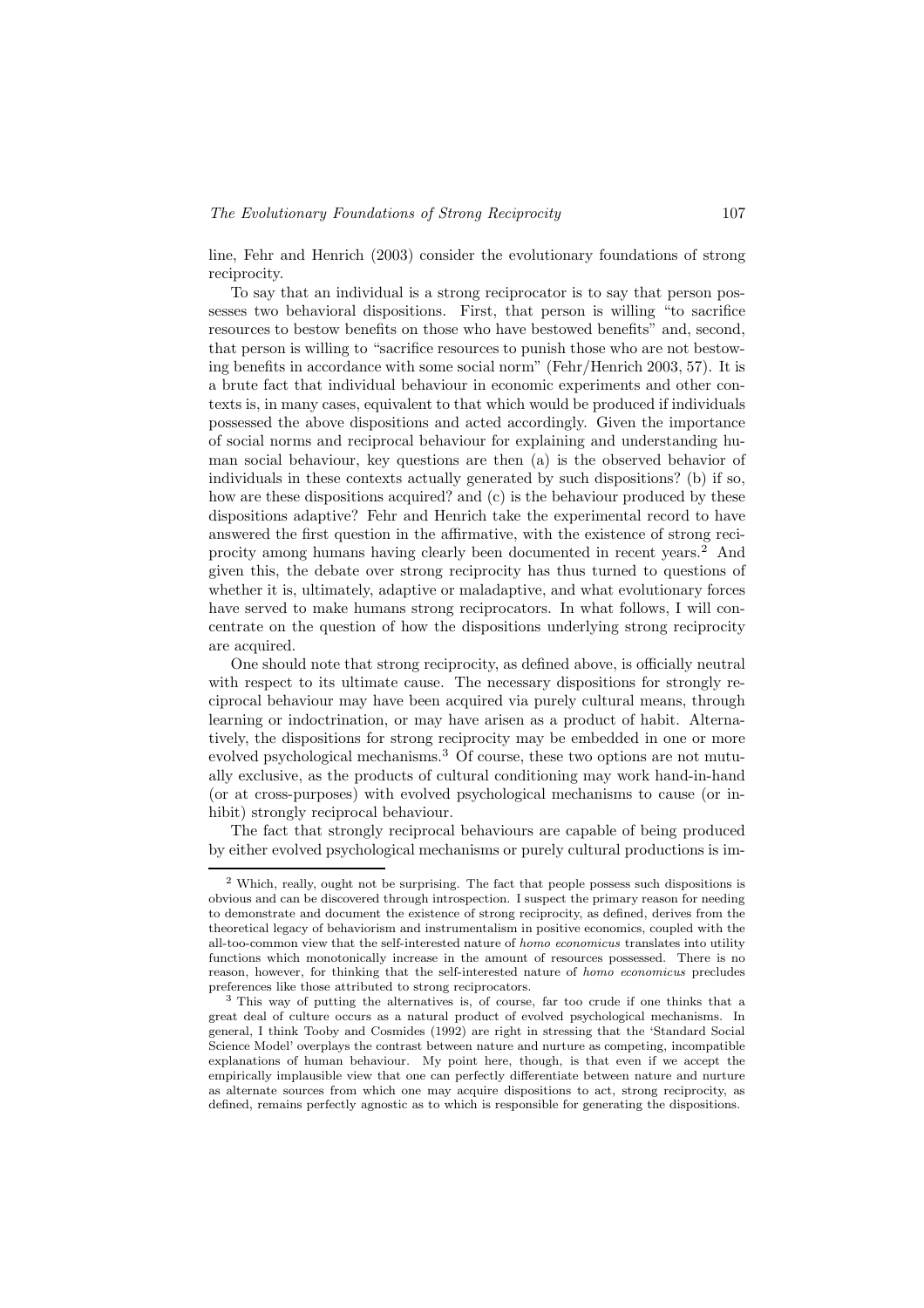portant to keep in mind when considering the formal evolutionary models that purportedly show how strongly reciprocal behaviour could have evolved. One noteworthy feature of many evolutionary game theoretic models is that the mathematical formalism readily admits both a biological and cultural interpretation. The classic example of this, of course, is the replicator dynamics of Taylor and Jonker (1978) which, although initially derived in a biological context to provide dynamics for Maynard Smith's notion of an evolutionary stable strategy, was later shown to also provide dynamics for some models of cultural evolution via imitative learning. (See Weibull 1995 for one such derivation.) As many other evolutionary models also have this dual interpretive nature, providing a formal model which shows that strongly reciprocal behaviour could have evolved does not necessarily give one reason to think that evolved psychological mechanisms for strong reciprocity exist.

All things considered, though, Fehr and Henrich do seem to favour viewing strongly reciprocal behaviour as at least partly generated by evolved psychological mechanisms. Discussing evidence from contemporary foraging populations and primate studies, they state that "we think that this evidence should lead evolutionarily minded scholars to predict that humans should be equipped with specialized cognitive machinery capable of distinguishing low-frequency interactants ... from long-term repeated interactants" (Fehr/Henrich 2003, 72). And, slightly later in the same paragraph, they further state that "we think that much of the laboratory-observed behaviour results from adaptive processes acting on human psychology over the course of hominid evolution."

However, strongly reciprocal behaviour is only partly generated by such mechanisms. Because subjects quickly adjust their helping or punishing behaviour when changes are made to the cost of helping or punishing, Fehr and Henrich are skeptical of the view that "a cognitively inaccessible mechanism drives the baseline pattern of reciprocal responses" (Fehr/Henrich 2003, 68). Rational deliberation and complex calculation of expected costs and benefits are an indispensible part of the story behind strongly reciprocal behaviour.

So if evolved psychological mechanisms are behind strongly reciprocal behaviour, it is only in an attenuated sense. This view meshes well with comments from some of the economic experiments in which strong reciprocity is invoked to explain behaviour. Fehr notes that students who participate in one-shot prisoner's dilemmas are "often disappointed because they failed to exhaust large parts of the potential gains from cooperation" (Fehr/Henrich 2003, 62). The "disappointment" reported indicates that students had an explicit goal they were trying to bring about<sup>4</sup>—in this case, maximisation of individual payoffand were seeking to establish, by whatever means possible in the limited strategic context of the game, some sort of pattern which would allow that to occur. These reports suggest that the 'disposition' to cooperate in the prisoner's dilemma de-

<sup>4</sup> Disappointment, after all, is the dissatisfaction resulting from unrealized expectations. It would be odd to use "disappointment" to describe the outcome resulting when an evolved psychological mechanism fails to operate as designed or fails to achieve its goal. We do not feel disappointment when our spatial relations module is misled by optical illusions, or when our theory of mind module (Tooby/Cosmides 1992, 113) mistakenly attributes beliefs when we are really just conversing with a machine over the internet.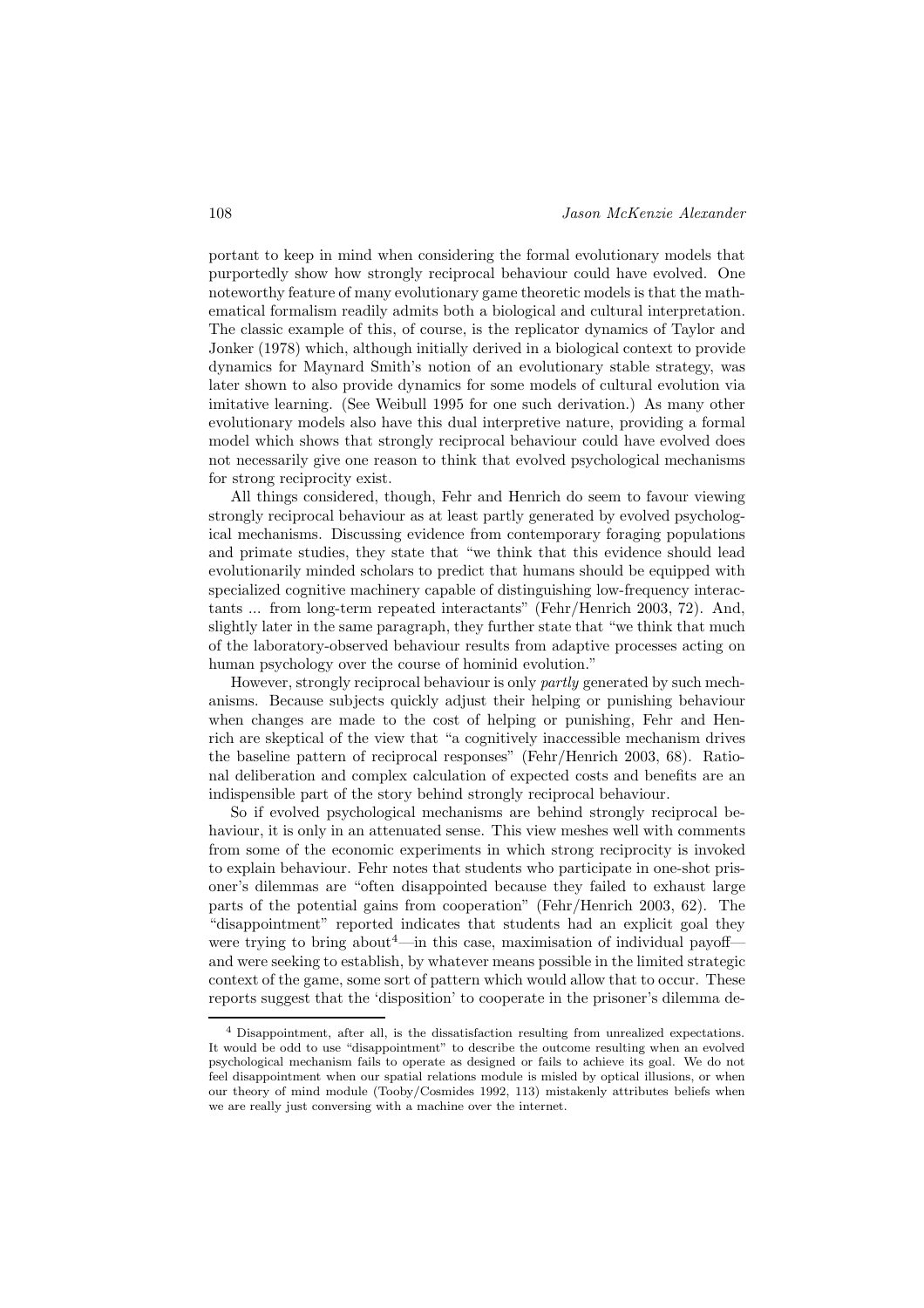rives more from rational individuals seeking to maximise their payoffs than from the blind operation of evolved psychological mechanisms for strong reciprocity.

If 'specialized cognitive architecture' plays an attenuated role in the production of strongly reciprocal behaviour, just how much of a role does it play? Consider, first, Fehr and Henrich's definition of strong reciprocity a bit more closely. Strong positive reciprocity, occuring when a person is willing "to sacrifice resources to bestow benefits on those who have bestowed benefits", is a response prompted by suitably interpreted, previously observed behaviour of others. Likewise, strong negative reciprocity, occuring when a person is willing to "sacrifice resources to punish those who are not bestowing benefits in accordance with some social norm", is a response prompted by suitably interpreted, previously observed behaviour of others when the reciprocator also possesses a belief concerning which social norm governs the current type of interaction. In both cases, there is a great deal of work being performed by the qualifier "suitably interpreted". Human behaviour and the objects distributed do not wear the attributes of 'being bestowed' and 'benefit' on their sleeve: the agent has to engage in an explicit act of interpretation to see them a certain way. The reciprocator needs to believe that the things which have been bestowed are *benefits*, and also that the benefits have been bestowed, that is, intentionally distributed by the other person as a gift.<sup>5</sup>

Since any object can be converted into a benefit in the presence of the right social convention or context, any specialized cognitive architecture designed for recognition of benefits would have to be very general and flexible indeed. While it is conceivable that we would have special cognitive machinery for handling certain kinds of resource acquisition and distribution problems—because those resources would have naturally and frequently occurred in the environment of evolutionary adaptiveness—the definition of strong reciprocity requires the dispositions to apply for arbitrary benefits. It seems, then, unlikely that this part of the production of strongly reciprocal behavior (the classification of objects as benefits) depends on specialized cognitive machinery, except for that specialized cognitive machinery which generally handles beliefs.

A similar point can also be made regarding the judgment that someone is bestowing benefits (for positive strong reciprocity) or failing to bestow benefits (for negative strong reciprocity). What determines whether a person is bestowing benefits, or failing to bestow benefits, is their intentional state, that is, their beliefs and desires. And, hence, there is no specialized cognitive machinery relevant for this part of the production of strongly reciprocal behaviour other than that which handles attribution of beliefs and desires to others.

Might there be specialized cognitive machinery for handling social norms? Possibly. It is certainly the case that a module for handling social norms is less fantastic than some of the other psychological modules which have been postulated to exist. But just what is a social norm? Bicchieri (2005) defines a social norm as follows:

<sup>5</sup> It is important to stress the role played by interpretation and individual belief because, should either of these two belief-states on the agent's behalf fail to obtain, the agent's failure to bestow benefits in turn does not preclude him or her from being a strong reciprocator.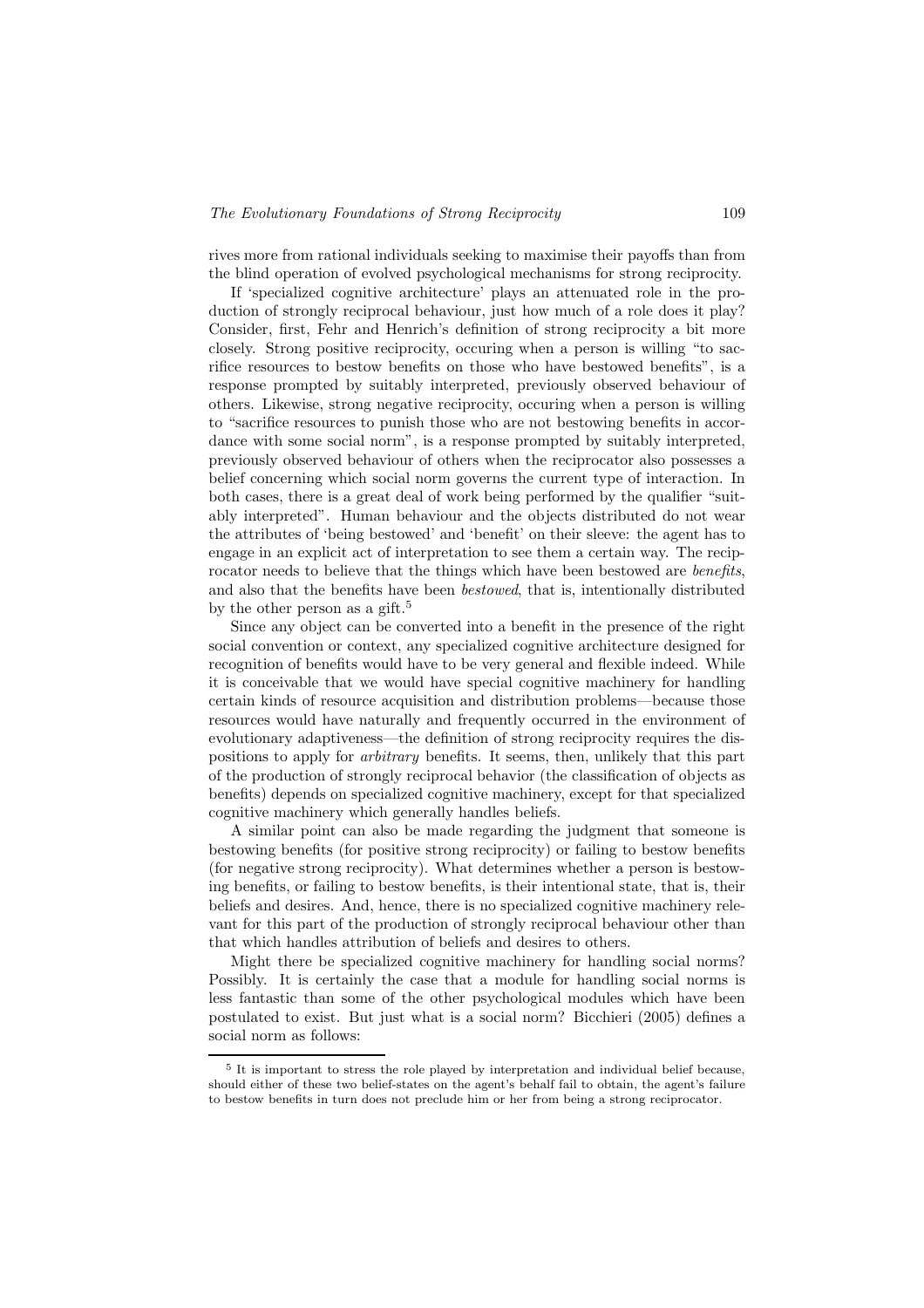$R$  is a social norm in a population  $P$  if there exists a sufficiently large subset  $P_{\rm cf} \subseteq P$  such that, for each individual  $i \in P_{\rm cf}$ :

- Contingency: i knows that a rule  $R$  exists and applies to situations of type S;
- Conditional preference: i prefers to conform to  $R$  in situations of type  $S$  on the condition that:
	- (a) Empirical expectations: i believes that a sufficiently large subset of P conforms to R in situations of type  $S$ ;
	- and either
	- $(b)$  Normative expectations: i believes that a sufficiently large subset of  $P$  expects  $i$  to conform to  $R$  in situations of type  $S$ .
	- or
	- $(b')$  Normative expectations with sanctions: i believes that a sufficiently large subset of  $P$  expects i to conform to  $R$  in situations of type  $S$ , prefers  $i$  to conform, and may sanction behaviour.

A social norm exists exactly when a sufficiently large subset of the population shares a particular set of beliefs and desires. There's no need, then, for there to be specialized cognitive machinery for handling social norms beyond that which generally handles beliefs and desires.

The above definition of "social norm" fits relatively well, I suspect, with what Fehr and Henrich have in mind when they speak of strongly reciprocal behaviour. But I don't think we can use Bicchieri's definition of "social norm" to make sense of Fehr and Henrich's definition of strong negative reciprocity and still identify correctly all instances of strong negative reciprocity. Recall the definition of strong negative reciprocity: a person must be willing "to sacrifice resources to punish those who are not bestowing benefits in accordance with some social norm". Do Fehr and Henrich really mean to require behaviour in accordance with some social norm (call this the *externalist* reading), or behaviour in accordance with the person's belief that some social norm exists (call this the internalist reading)?

Given that social norms are capable of being misunderstood or misapplied by individuals, the externalist reading of Fehr and Henrich's requirement means that individuals who seem to engage (or fail to engage) in punitive behavior for good reason are not actually strong reciprocators. For example, if an individual incorrectly believes that a social norm applies (when none do), and engages in punitive behavior, that person is not a strong reciprocator because, as a matter of fact, no social norm requiring that benefits be bestowed in that particular circumstance exists. Likewise, an individual may incorrectly believe that a social norm does not apply to the particular interaction (when one really does), and hence choose not to sacrifice resources to punish behaviour, thus also failing to be a strong reciprocator. But both of these seem to be (at least to me) natural instances in which to identify the agent as a strong reciprocator: he is certainly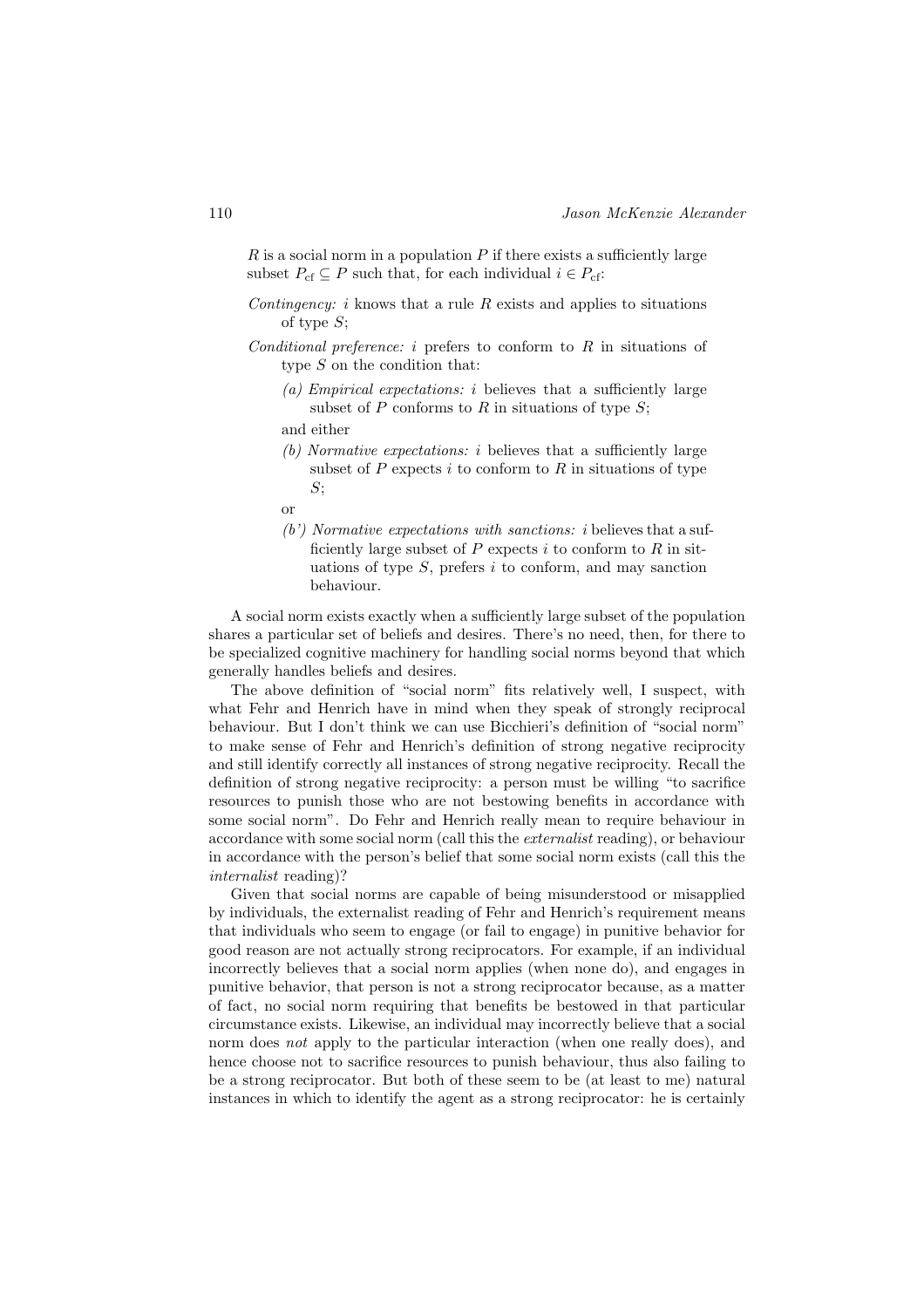acting as a strong reciprocator would if all of his beliefs were true. It just happens to be the case that his beliefs in both instances (that a social norm applies and does not apply, respectively) are false. On the internalist reading of Fehr and Henrich's requirement, both instances are compatible with the individual being a strong reciprocator. Since I think what matters is whether individuals have good reason for engaging in punitive behaviour, I favour the internalist reading.

But under the internalist reading, the need to posit special cognitive machinery for handling social norms disappears, since social norms play no real part in making someone a strong reciprocator—it all has to do with whether that person believes a social norm exists. Under the internalist reading, there could actually be no social norms at all (because, under Bicchieri's definition, no sufficiently large subset exists) yet everyone could be a strong reciprocator because they all believe (in error) that certain norms do, in fact, exist. Under the internalist reading, the only specialized cognitive machinery required is that which generally handles beliefs.

How, then, are we to make sense of Fehr and Henrich's view that "much of the laboratory-observed behaviour results from adaptive processes acting on human psychology over the course of hominid evolution"? In working through the definition of strong reciprocity, we've seen that, for each of the key terms involved ("benefits", "bestowing", "punishing", and "social norm") the only viable candidates for specialized cognitive architecture is that which is generally involved in handling beliefs, desires, and the attribution of beliefs and desires to others. The attenuated sense in which evolved psychological mechanisms play a role in strong reciprocity, then, seems very attenuated indeed.

Our evolved psychological nature no doubt does play an important part in strong reciprocity. Violations of social norms trigger anger or outrage, and these emotions provide powerful motivations to act, even to act in ways which fail to maximise an actor's expected utility. However, if emotions (or how dispositions to act are stored in the brain) are the primary place where our evolved psychological nature becomes relevant in explaining strongly reciprocal behaviour, it now seems that evolutionary psychology is no longer giving the real reasons for why people cooperate, trust, punish, and so on. The real reasons people cooperate, trust, punish, and so on are found in the beliefs and desires of people, and their attributions of beliefs and desires to others.

In recent years, interest in evolutionary psychology has led many to hypothesize special cognitive machinery for a panoply of human capabilities. People now talk about "a face recognition module, a spatial relations module, a rigid object mechanics model, a tool-use module, a fear module, a social-exchange module, an emotion-perception module, a kin-oriented motivation module, an effort allocation and recalibration module, a child-care module, a social-inference module, a sexual-attraction module, a semantic-inference module, a friendship module, a grammar acquisition module, a communication-pragmatics module, a theory of mind module, and so on" (Tooby/Cosmides 1992, 113). It is, of course, ultimately an empirical question to what extent we carry around specialized cognitive architecture tailor-made to handle the tasks we face. However, given the centrality of beliefs, desires, and the attributions of beliefs and desires, in strong